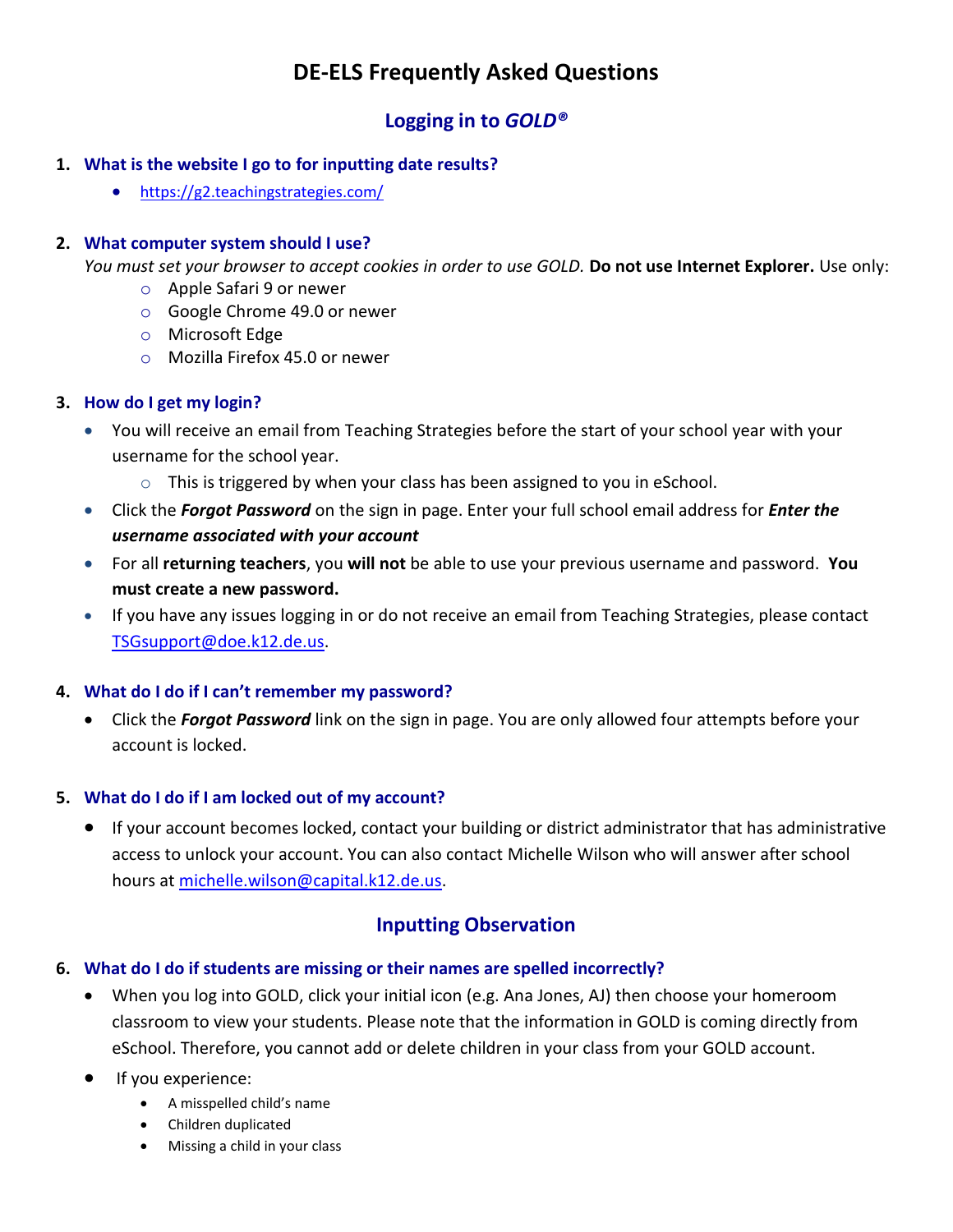- Need to delete a child from your class who moved
- Any special circumstances not outlined in guidance or FAQs

Please follow your school's process for resolving any issues in eSchool first. If there are still errors two school days after resolving the issue in eSchool, email [TSGsupport@doe.k12.de.us.](mailto:TSGsupport@doe.k12.de.us)

#### **7. Do I have to survey each area on each item's progression scale to find an accurate level?**

- Guide your observations by starting at the level where the blue colorband meets the purple colorband on your GOLD indicators. This marks the start of the widely held expectations for age five, where we consider students "accomplished" at kindergarten entry.
- **DE-ELS is not meant to be a sit-down, one on one assessment, but a diagnostic snapshot based on what you have learned about your students within the first 30 school days. As kindergarten professionals, you observe these indicators through teaching routines and procedures and your daily lessons. You can then summarize your observational learnings by recording the student's performance level along that indicator.**
- **8. Teaching Strategies website states that I have not entered documentation. Do I have to enter documentation?**
	- You are **NOT** required to enter documentation; for DE-ELS it is optional. Please make sure your scores are being added under the gold *Assess* tab only.
- **9. Teaching Strategies website has a "Preschool Checkpoint Due Date," and it is different from my district/charter data results input window.**
	- *Please see the district/charter DE-ELS calendar for your specific 30 day observation end date and the due date for inputting checkpoint levels*. The checkpoint due date on the Teaching Strategies GOLD website is a generic date and is **NOT** specific to Delaware.

### **10. How do I find my class and students? \*Screenshot available in Schoology\***

- When you log into GOLD, the black icons are across the top.
- Click your initial icon (e.g. Ana Jones, AJ)
- Choose your homeroom classroom
- Click the *Assess* tab to view all students
- If no students are listed, please follow your school's process for resolving any issues in your eSchool class assignment first. If there are still errors two school days after resolving the issue in eSchool, email [TSGsupport@doe.k12.de.us](mailto:TSGsupport@doe.k12.de.us) for support.

### **11. Once I log in, where do I put in my student's scores? \*Screenshot available in Schoology\***

- You will need to be on the GOLD website with the black icons across the top, then click on the *Assess*  tab and choose either *Checkpoint By Child* or *Checkpoint By Class.*
- **When you have put in all scores for all children, it will give you the option to click "finalize." Please finalize all checkpoints under each domain by the end of the last day of your 15-day input window.**

### **12. How can I check that all of my data is completed and finalized? \*Screenshot available in Schoology\***

 Once you have entered all the checkpoint levels, you can check whether you have finalized the checkpoint scores for each domain. You can view a status report of all finalized and un-finalized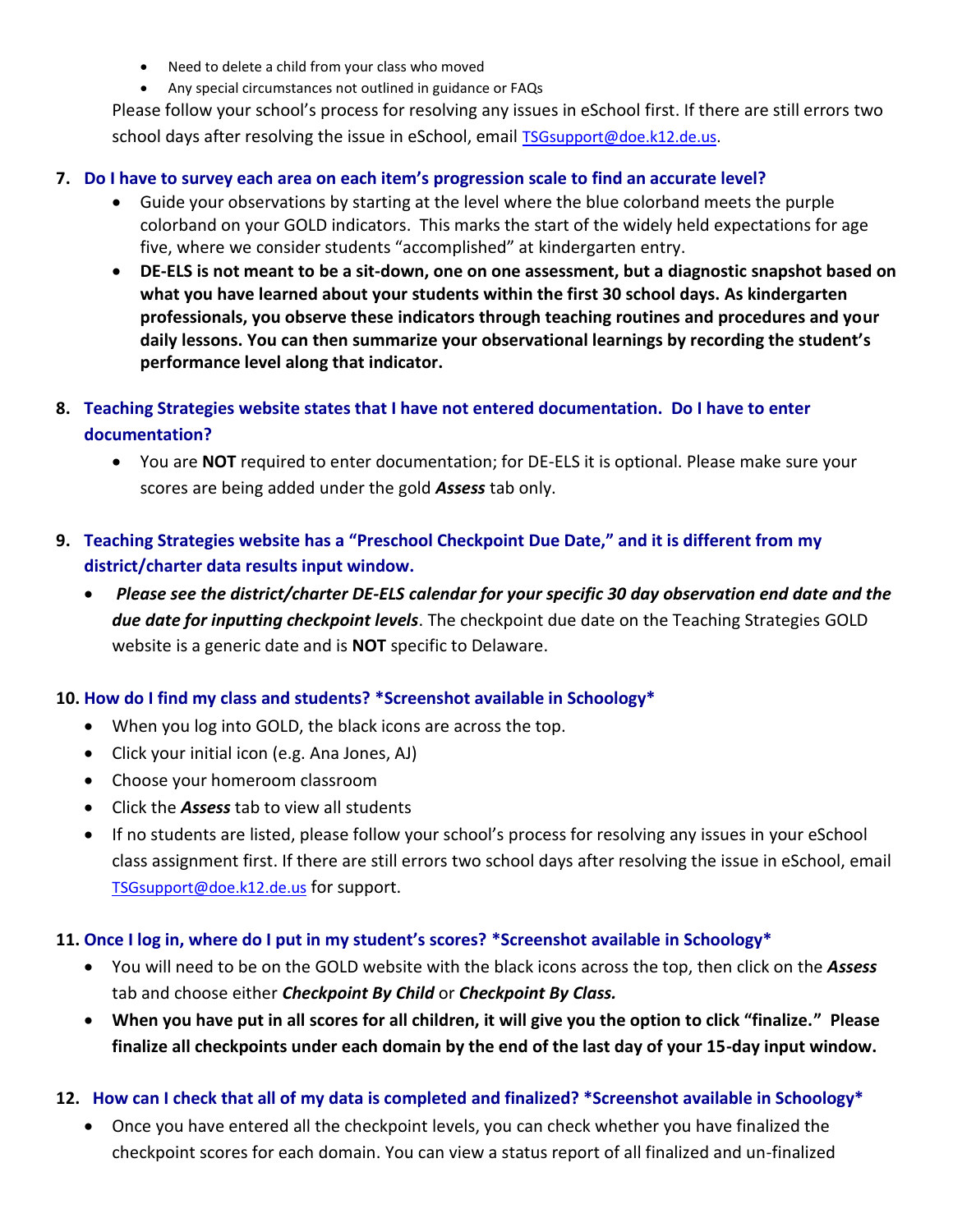checkpoints scores by clicking on the gold *Reports* tab and then click on *Class Profile*. Choose this fall's dates and finalized and un-finalized checkpoints, then generate your report.

## **Administering the Survey Guidance**

### **13. If you have a student enter your class after your first 15 observation days (days 16-30):**

- Complete as much as possible within your remaining timeframe.
- Click on the student's name and use the Not Observed option for the survey items you could not observe at all.
	- **EXP** Choose **Recently Enrolled** as the reason.

## **14. If you have a student who has been absent for 15 or more days during the 30-day observation window:**

- Complete as much as possible within the time frame allotted.
- Click on the student's name and use the Not Observed option for the survey items you could not observe at all.
	- **EXTERS Excessive Absences** as the reason.

## **15. If a student has moved from your classroom to another school:**

**•** Email [TSGsupport@doe.k12.de.us](mailto:TSGsupport@doe.k12.de.us) with observations of survey items for that child's new teacher.

## **16. If a student was retained in Kindergarten:**

• Survey the student again for this year.

### **17. If a student has an IEP:**

- Use his/her IEP's guidance to survey the student appropriately on every survey item.
- Follow the guidance documents on appropriate practice on the [DE-ELS website.](http://www.doe.k12.de.us/Page/3029)
- Click on the student's name and use the Not Observed option if his/her IEP dictates that the objectives cannot be observed.
	- o Choose *Other* as the reason.
	- $\circ$  Type why you are not observing that particular survey item ex. "IEP guidance"

## **18. If a student speaks a language other than English at home:**

- Complete the Home Language Survey, Objective 37 checkpoint, and Objective 38 checkpoint.
- Survey the student in English on all language-dependent objectives (see link in Q19).

## **19. I teach a language immersion program and do not speak English in class. How do I survey my students?**

- Immersion partner teachers are responsible for surveying all of their students in the objectives that are delineated as language-free vs. language-dependent as per training guidance.
- Immersion partner teachers should split objectives accordingly for their collective homerooms. Access the list of language free and dependent objectives on the [DE-ELS website](http://www.doe.k12.de.us/Page/3029) and DE-ELS Schoology Session.